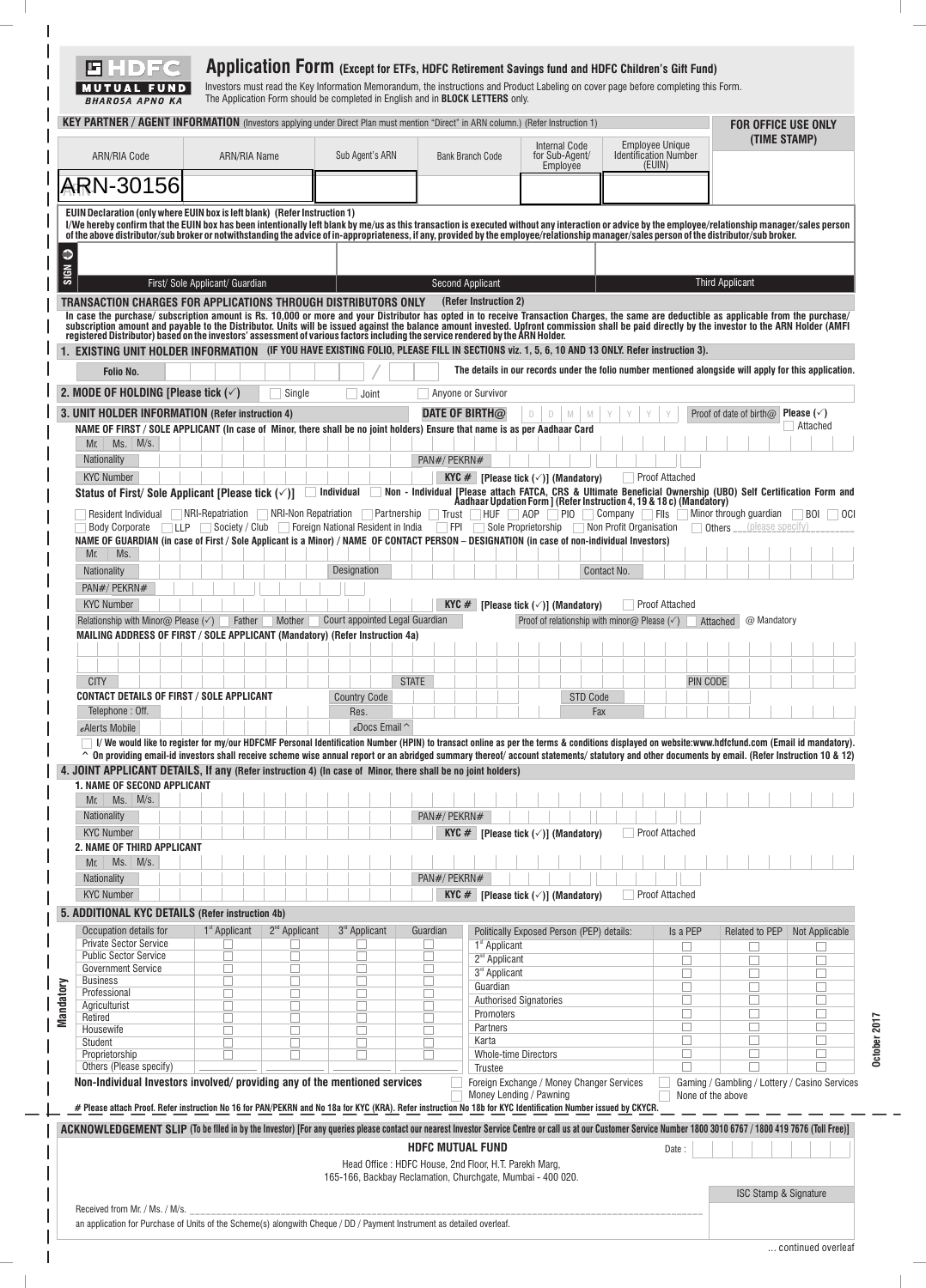## **ARN - 30156 EUIN NO**

 $\mathbb{R}$ 

 $\overline{\phantom{a}}$ 

 $\overline{\phantom{a}}$ 

|           | 5. ADDITIONAL KYC DETAILS, If any (Refer instruction 4b) Contd.                                                                                                                                                                                                                                                                                                                                                                                                                                                                                                                                        |                 |                                            |            |             |                                                                     |   |                      |         |              |  |                                                    |            |   |                       |                            |                                                                                                                  |  |                        |  |                                                                                                                                                                                                          |
|-----------|--------------------------------------------------------------------------------------------------------------------------------------------------------------------------------------------------------------------------------------------------------------------------------------------------------------------------------------------------------------------------------------------------------------------------------------------------------------------------------------------------------------------------------------------------------------------------------------------------------|-----------------|--------------------------------------------|------------|-------------|---------------------------------------------------------------------|---|----------------------|---------|--------------|--|----------------------------------------------------|------------|---|-----------------------|----------------------------|------------------------------------------------------------------------------------------------------------------|--|------------------------|--|----------------------------------------------------------------------------------------------------------------------------------------------------------------------------------------------------------|
|           | Gross Annual Income Range (in Rs.) 1 <sup>st</sup> Applicant 2 <sup>nd</sup> Applicant 3 <sup>rd</sup> Applicant                                                                                                                                                                                                                                                                                                                                                                                                                                                                                       |                 |                                            |            |             | Guardian                                                            |   |                      |         |              |  |                                                    |            |   |                       |                            | Gross Annual Income Range (in Rs.) 1 <sup>st</sup> Applicant 2 <sup>nd</sup> Applicant 3 <sup>rd</sup> Applicant |  |                        |  | Guardian                                                                                                                                                                                                 |
|           | Below 1 lac                                                                                                                                                                                                                                                                                                                                                                                                                                                                                                                                                                                            |                 |                                            |            |             |                                                                     |   |                      |         | 10-25 lac    |  |                                                    |            |   |                       |                            |                                                                                                                  |  |                        |  |                                                                                                                                                                                                          |
|           | $1-5$ lac                                                                                                                                                                                                                                                                                                                                                                                                                                                                                                                                                                                              | П               | П                                          | □          |             | П                                                                   |   |                      |         | 25 lac- 1 cr |  |                                                    |            | П |                       |                            | П                                                                                                                |  | $\Box$                 |  | П                                                                                                                                                                                                        |
|           | 5-10 lac                                                                                                                                                                                                                                                                                                                                                                                                                                                                                                                                                                                               | П               | $\Box$                                     | П          |             | П                                                                   |   |                      | $>1$ cr |              |  |                                                    |            | П |                       |                            | П                                                                                                                |  | П                      |  | П                                                                                                                                                                                                        |
| Mandatory | OR Networth in Rs. (Mandatory<br>for Non Individual) (not older<br>than 1 year)                                                                                                                                                                                                                                                                                                                                                                                                                                                                                                                        |                 |                                            |            |             |                                                                     |   |                      |         |              |  |                                                    |            |   |                       | as on<br>DD                | <b>MM</b>                                                                                                        |  | YYYY                   |  |                                                                                                                                                                                                          |
|           | AADHAAR DETAILS (Ensure all details are as per Aadhaar Card) (for Individual including Sole Proprietor) Not mandatory for NRIs (Refer instruction 18c)                                                                                                                                                                                                                                                                                                                                                                                                                                                 |                 |                                            |            |             |                                                                     |   |                      |         |              |  |                                                    |            |   |                       |                            |                                                                                                                  |  |                        |  |                                                                                                                                                                                                          |
|           | <b>Particulars</b>                                                                                                                                                                                                                                                                                                                                                                                                                                                                                                                                                                                     | Aadhaar Number* | (Please enclose copy of front & back side) |            |             |                                                                     |   | <b>Date of Birth</b> |         |              |  | <b>PIN Code</b>                                    |            |   |                       | <b>Enrolment</b><br>Proof# |                                                                                                                  |  |                        |  |                                                                                                                                                                                                          |
|           | 1st Applicant                                                                                                                                                                                                                                                                                                                                                                                                                                                                                                                                                                                          |                 |                                            |            | $\mathbb D$ | D                                                                   | M | M                    |         |              |  |                                                    |            |   |                       |                            |                                                                                                                  |  |                        |  | $\Box$                                                                                                                                                                                                   |
|           | 2nd Applicant                                                                                                                                                                                                                                                                                                                                                                                                                                                                                                                                                                                          |                 |                                            |            | D           | D                                                                   | M | M                    |         |              |  |                                                    |            |   |                       |                            |                                                                                                                  |  |                        |  | $\Box$                                                                                                                                                                                                   |
|           | 3rd Applicant                                                                                                                                                                                                                                                                                                                                                                                                                                                                                                                                                                                          |                 |                                            |            | D           | D                                                                   | M | M                    |         |              |  |                                                    |            |   |                       |                            |                                                                                                                  |  |                        |  | $\Box$                                                                                                                                                                                                   |
|           | Guardian                                                                                                                                                                                                                                                                                                                                                                                                                                                                                                                                                                                               |                 |                                            |            | D           | D                                                                   | M | M                    |         |              |  |                                                    |            |   |                       |                            |                                                                                                                  |  |                        |  | П                                                                                                                                                                                                        |
|           | <b>POA</b>                                                                                                                                                                                                                                                                                                                                                                                                                                                                                                                                                                                             |                 |                                            |            | $\mathbb D$ | D                                                                   | M | M                    |         |              |  |                                                    |            |   |                       |                            |                                                                                                                  |  |                        |  | □                                                                                                                                                                                                        |
|           |                                                                                                                                                                                                                                                                                                                                                                                                                                                                                                                                                                                                        |                 |                                            |            |             |                                                                     |   |                      |         |              |  |                                                    |            |   |                       |                            |                                                                                                                  |  |                        |  |                                                                                                                                                                                                          |
|           | # If Aadhaar number is applied for, please enclose proof of enrolment.<br>6. FATCA AND CRS INFORMATION (for Individual including Sole Proprietor) (Self Certification) (Refer instruction 4)<br>The below information is required for all applicant(s)/ guardian<br>Address Type: Residential or Business Residential Business Registered Office (for address mentioned in form/existing address appearing in Folio)<br>Is the applicant(s)/ guardian's Country of Birth / Citizenship / Nationality / Tax Residency other than India?<br>If Yes, please provide the following information [mandatory] |                 |                                            |            |             |                                                                     |   |                      |         |              |  |                                                    | $\Box$ Yes |   |                       | $\Box$ No                  |                                                                                                                  |  |                        |  |                                                                                                                                                                                                          |
|           | Please indicate all countries in which you are resident for tax purposes and the associated Tax Reference Numbers below.                                                                                                                                                                                                                                                                                                                                                                                                                                                                               |                 |                                            |            |             |                                                                     |   |                      |         |              |  |                                                    |            |   |                       |                            |                                                                                                                  |  |                        |  |                                                                                                                                                                                                          |
|           | Category                                                                                                                                                                                                                                                                                                                                                                                                                                                                                                                                                                                               |                 | <b>First Applicant (including Minor)</b>   |            |             |                                                                     |   |                      |         |              |  | Second Applicant/ Guardian                         |            |   |                       |                            |                                                                                                                  |  | <b>Third Applicant</b> |  |                                                                                                                                                                                                          |
|           | Place/ City of Birth                                                                                                                                                                                                                                                                                                                                                                                                                                                                                                                                                                                   |                 |                                            |            |             |                                                                     |   |                      |         |              |  |                                                    |            |   |                       |                            |                                                                                                                  |  |                        |  |                                                                                                                                                                                                          |
|           | Country of Birth                                                                                                                                                                                                                                                                                                                                                                                                                                                                                                                                                                                       |                 |                                            |            |             |                                                                     |   |                      |         |              |  |                                                    |            |   |                       |                            |                                                                                                                  |  |                        |  |                                                                                                                                                                                                          |
|           | Country of Tax Residency#                                                                                                                                                                                                                                                                                                                                                                                                                                                                                                                                                                              |                 |                                            |            |             |                                                                     |   |                      |         |              |  |                                                    |            |   |                       |                            |                                                                                                                  |  |                        |  |                                                                                                                                                                                                          |
|           | Tax Payer Ref. ID No ^                                                                                                                                                                                                                                                                                                                                                                                                                                                                                                                                                                                 |                 |                                            |            |             |                                                                     |   |                      |         |              |  |                                                    |            |   |                       |                            |                                                                                                                  |  |                        |  |                                                                                                                                                                                                          |
|           | <b>Identification Type</b><br>[TIN or other, please specify]                                                                                                                                                                                                                                                                                                                                                                                                                                                                                                                                           |                 |                                            |            |             |                                                                     |   |                      |         |              |  |                                                    |            |   |                       |                            |                                                                                                                  |  |                        |  |                                                                                                                                                                                                          |
|           | Country of Tax Residency 2                                                                                                                                                                                                                                                                                                                                                                                                                                                                                                                                                                             |                 |                                            |            |             |                                                                     |   |                      |         |              |  |                                                    |            |   |                       |                            |                                                                                                                  |  |                        |  |                                                                                                                                                                                                          |
|           | Tax Payer Ref. ID No. 2                                                                                                                                                                                                                                                                                                                                                                                                                                                                                                                                                                                |                 |                                            |            |             |                                                                     |   |                      |         |              |  |                                                    |            |   |                       |                            |                                                                                                                  |  |                        |  |                                                                                                                                                                                                          |
|           | <b>Identification Type</b><br>[TIN or other, please specify]                                                                                                                                                                                                                                                                                                                                                                                                                                                                                                                                           |                 |                                            |            |             |                                                                     |   |                      |         |              |  |                                                    |            |   |                       |                            |                                                                                                                  |  |                        |  |                                                                                                                                                                                                          |
|           | Country of Tax Residency 3                                                                                                                                                                                                                                                                                                                                                                                                                                                                                                                                                                             |                 |                                            |            |             |                                                                     |   |                      |         |              |  |                                                    |            |   |                       |                            |                                                                                                                  |  |                        |  |                                                                                                                                                                                                          |
|           | Tax Payer Ref. ID No. 3                                                                                                                                                                                                                                                                                                                                                                                                                                                                                                                                                                                |                 |                                            |            |             |                                                                     |   |                      |         |              |  |                                                    |            |   |                       |                            |                                                                                                                  |  |                        |  |                                                                                                                                                                                                          |
|           | <b>Identification Type</b><br>[TIN or other, please specify]                                                                                                                                                                                                                                                                                                                                                                                                                                                                                                                                           |                 |                                            |            |             |                                                                     |   |                      |         |              |  |                                                    |            |   |                       |                            |                                                                                                                  |  |                        |  |                                                                                                                                                                                                          |
|           | #To also include USA, where the individual is a citizen/ green card holder of USA. ^ In case Tax Identification Number is not available, kindly provide its functional equivalent.                                                                                                                                                                                                                                                                                                                                                                                                                     |                 |                                            |            |             |                                                                     |   |                      |         |              |  |                                                    |            |   |                       |                            |                                                                                                                  |  |                        |  |                                                                                                                                                                                                          |
|           | 7. POWER OF ATTORNEY (PoA) HOLDER DETAILS                                                                                                                                                                                                                                                                                                                                                                                                                                                                                                                                                              |                 |                                            |            |             |                                                                     |   |                      |         |              |  |                                                    |            |   |                       |                            |                                                                                                                  |  |                        |  |                                                                                                                                                                                                          |
|           | <b>Name of PoA</b> Mr.   Ms.   M/s.<br>PAN#/ PEKRN#                                                                                                                                                                                                                                                                                                                                                                                                                                                                                                                                                    |                 |                                            |            |             |                                                                     |   |                      |         |              |  |                                                    |            |   | <b>Proof Attached</b> |                            |                                                                                                                  |  |                        |  |                                                                                                                                                                                                          |
|           | <b>KYC Number</b><br># Please attach Proof. Refer instruction No 16 for PAN/PEKRN and No 18a for KYC (KRA). Refer instruction No 18b for KYC Identification Number issued by CKYCR.                                                                                                                                                                                                                                                                                                                                                                                                                    |                 |                                            |            |             |                                                                     |   | $KYC \#$             |         |              |  | [Please tick $(\check{\phantom{a}})$ ] (Mandatory) |            |   |                       |                            |                                                                                                                  |  |                        |  |                                                                                                                                                                                                          |
|           | 8. BANK ACCOUNT DETAILS OF THE FIRST / SOLE APPLICANT (For redemption/ dividend if any) (refer instruction 5)<br>(Mandatory to attach proof, in case the pay-out bank account is different from the bank account mentioned under Section 10 below.)<br>For unit holders opting to hold units in demat form, please ensure that the bank account linked with the demat account is mentioned here.                                                                                                                                                                                                       |                 |                                            |            |             |                                                                     |   |                      |         |              |  |                                                    |            |   |                       |                            |                                                                                                                  |  |                        |  |                                                                                                                                                                                                          |
|           | <b>Bank Name</b>                                                                                                                                                                                                                                                                                                                                                                                                                                                                                                                                                                                       |                 |                                            |            |             |                                                                     |   |                      |         |              |  |                                                    |            |   |                       |                            |                                                                                                                  |  |                        |  |                                                                                                                                                                                                          |
|           | <b>Branch Name</b>                                                                                                                                                                                                                                                                                                                                                                                                                                                                                                                                                                                     |                 |                                            |            |             |                                                                     |   |                      |         |              |  | <b>Bank City</b>                                   |            |   |                       |                            |                                                                                                                  |  |                        |  |                                                                                                                                                                                                          |
| Mandatory | <b>Account Number</b>                                                                                                                                                                                                                                                                                                                                                                                                                                                                                                                                                                                  |                 |                                            |            |             |                                                                     |   |                      |         |              |  |                                                    |            |   |                       |                            |                                                                                                                  |  |                        |  |                                                                                                                                                                                                          |
|           | <b>MICR Code</b>                                                                                                                                                                                                                                                                                                                                                                                                                                                                                                                                                                                       |                 |                                            |            |             | (The 9 digit code appears on your cheque next to the cheque number) |   |                      |         |              |  |                                                    |            |   |                       |                            |                                                                                                                  |  |                        |  |                                                                                                                                                                                                          |
|           | Account Type (Please $\checkmark$ )<br>$\mathsf{L}$                                                                                                                                                                                                                                                                                                                                                                                                                                                                                                                                                    | Savings         | $\Box$ Current                             | $\Box$ NRO | $\Box$ NRE  |                                                                     |   | $\Box$ FCNR          |         |              |  | $\Box$ Others (please specify)                     |            |   |                       |                            |                                                                                                                  |  |                        |  |                                                                                                                                                                                                          |
|           | IFSC Code***                                                                                                                                                                                                                                                                                                                                                                                                                                                                                                                                                                                           |                 |                                            |            |             |                                                                     |   |                      |         |              |  |                                                    |            |   |                       |                            |                                                                                                                  |  |                        |  | *** Refer Instruction SC (Mandatory for Credit via NEFT / RTGS) (11 Character code appearing on your cheque leaf. If you do not find this on your cheque leaf, please check for the same with your bank) |
|           |                                                                                                                                                                                                                                                                                                                                                                                                                                                                                                                                                                                                        |                 |                                            |            |             |                                                                     |   | <b>Particulars</b>   |         |              |  |                                                    |            |   |                       |                            |                                                                                                                  |  |                        |  |                                                                                                                                                                                                          |
|           | Scheme Name / Plan / Option / Sub-option /                                                                                                                                                                                                                                                                                                                                                                                                                                                                                                                                                             |                 | Cheque / DD / Payment Instrument /         |            |             |                                                                     |   |                      |         |              |  | Drawn on (Name of Bank and Branch)                 |            |   |                       |                            | Amount in figures (Rs.)                                                                                          |  |                        |  |                                                                                                                                                                                                          |
|           | Payout Option                                                                                                                                                                                                                                                                                                                                                                                                                                                                                                                                                                                          |                 | UTR No. / Date                             |            |             |                                                                     |   |                      |         |              |  |                                                    |            |   |                       |                            |                                                                                                                  |  |                        |  |                                                                                                                                                                                                          |
|           |                                                                                                                                                                                                                                                                                                                                                                                                                                                                                                                                                                                                        |                 |                                            |            |             |                                                                     |   |                      |         |              |  |                                                    |            |   |                       |                            |                                                                                                                  |  |                        |  |                                                                                                                                                                                                          |

Please Note: All Purchases are subject to realisation of cheques / demand drafts / Payment Instrument.

**October 2017**

 $\Box$ 

Ō,

 $\overline{\phantom{a}}$